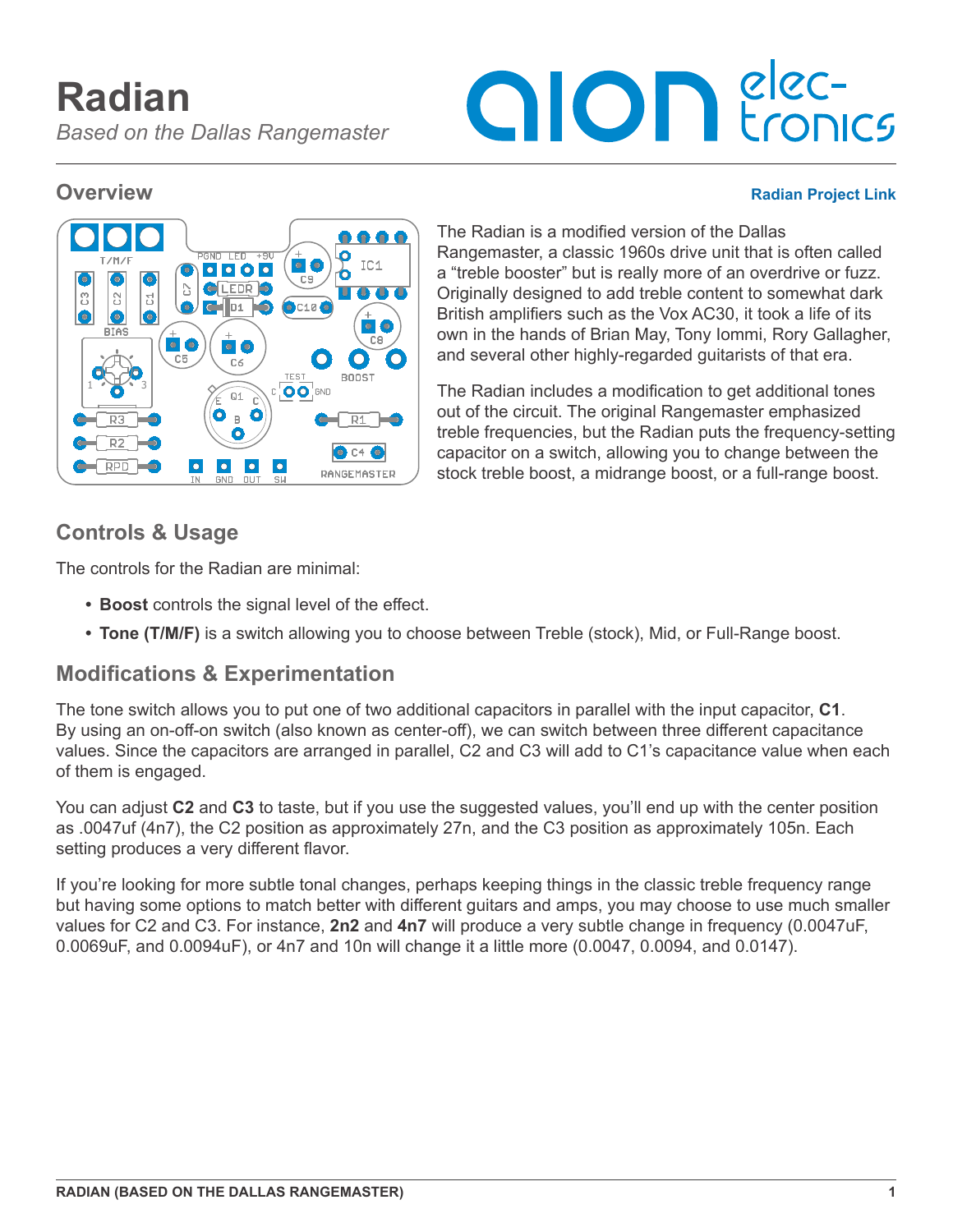## **Parts List**

#### **[Mouser Parts List \(Spreadsheet\)](https://docs.google.com/spreadsheets/d/1eLHRFLtpUY-CilaiEsuia1n1R64JwE0NpZJCcu0hUNM/edit?usp=sharing)**

| <b>Resistors</b> |                  | <b>Capacitors</b> |                   | <b>Semiconductors</b> |                        |
|------------------|------------------|-------------------|-------------------|-----------------------|------------------------|
| R <sub>1</sub>   | 470k             | C <sub>1</sub>    | 4n7               | Q <sub>1</sub>        | OC44 <sup>4</sup>      |
| R <sub>2</sub>   | 68k <sup>1</sup> | C <sub>2</sub>    | 22n <sup>3</sup>  | D <sub>1</sub>        | 1N4742A                |
| R <sub>3</sub>   | 1k <sup>2</sup>  | C <sub>3</sub>    | 100n <sup>3</sup> | IC1                   | LT1054CP 5             |
| <b>RPD</b>       | 2M2              | C <sub>4</sub>    | 10n               | <b>LED</b>            | 5mm LED                |
| <b>LEDR</b>      | 4k7              | C <sub>5</sub>    | 47uF electro      |                       |                        |
|                  |                  | C <sub>6</sub>    | 100uF electro     | <b>Potentiometers</b> |                        |
|                  |                  | C7                | 100n MLCC         | <b>BOOST</b>          |                        |
|                  |                  | C <sub>8</sub>    | 47uF electro      |                       | 10 <sub>k</sub> A      |
|                  |                  | C <sub>9</sub>    | 47uF electro      | <b>BIAS</b>           | 5k trimmer (3386)      |
|                  |                  | C <sub>10</sub>   | 100n MLCC         |                       |                        |
|                  |                  |                   |                   | <b>Switches</b>       |                        |
| .                |                  |                   |                   | T/M/F                 | <b>SPDT</b> center off |

#### **Build Notes**

**<sup>1</sup> Bias resistor value:** Some transistors may require R2 to be reduced to **47k** in order to bias correctly.

**<sup>2</sup> Bias resistor value:** R3 is a 3.9k resistor in the original, but since this implementation adds a 5k bias trimmer, the stock resistor is reduced in value.

**<sup>3</sup> Input capacitors:** C2 and C3 work in conjunction with the Tone switch to provide a different flavor than just the stock treble boost. These are the recommended values, but read the "Modifications and Experimentation" section on the previous page for a discussion of how these could be modified.

**<sup>4</sup> Germanium transistor:** Any PNP germanium transistor with a **gain (HFe) between 65 and 100** will work here. The exact model is not important (and even varied in the original unit).

**<sup>5</sup> Charge pump:** The LT1054CP is recommended, but you can also use a slightly cheaper TC1044SCPA here. If you use the TC1044, make sure to **jumper the two pads** between pins 1 and 8 of the IC or it may be noisy.

### **Biasing**

Adjust the "BIAS" trimmer until the Q1 collector reads between **-6.8V** and **-7.1V**. The "TEST" pads to the right of the transistor are provided to make this process simpler. Just put the red lead of your DMM on the left pad (marked "C") and the black lead on the right pad (marked "GND") while you adjust the trimmer.

### **Additional Part Notes**

- Capacitors are shown in nanofarads (n or nF) where appropriate. 1000n = 1uF. Many online suppliers do not use nanofarads, so you'll often have to look for 0.047uF instead of 47n, 0.0056uF instead of 5n6, etc.
- The PCB layout assumes the use of film capacitors with 5mm lead spacing for all values 1nF through 1uF. I prefer [WIMA box film](https://aionelectronics.com/link/wima-box-film-capacitors/): the FKS2 series for 1n to 10n and the MKS2 series for 10n to 1uF.
- Potentiometers are Alpha 16mm right-angle PCB mount.
- I recommend using [these dust covers / insulators](https://aionelectronics.com/link/16mm-dust-covers/) from Small Bear to insulate the back of the pots from the board and prevent shorts. If you don't use these, use some electrical tape or cardboard to act as insulation. The right-angle pots will make direct contact with the solder pads otherwise.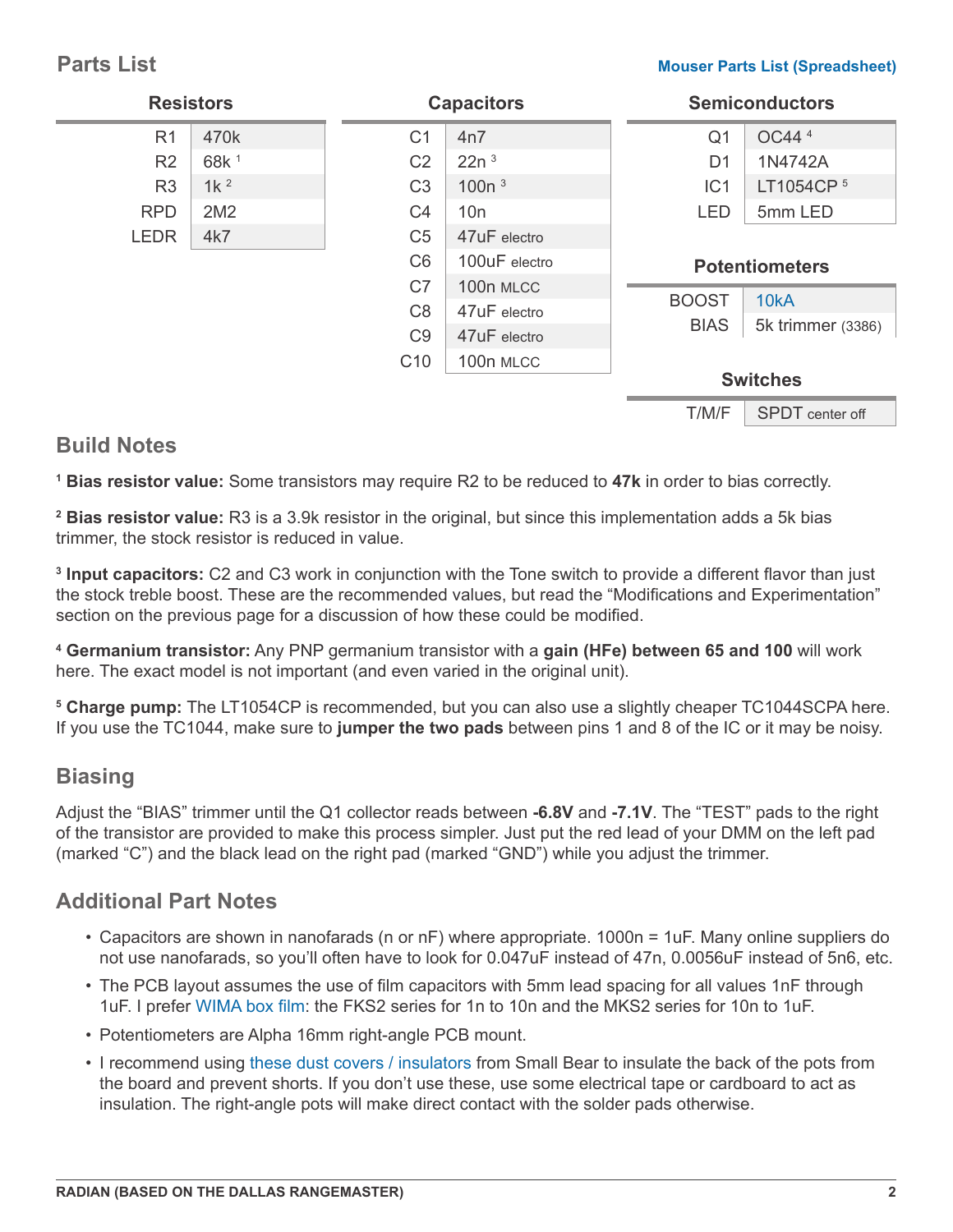# **Schematic**



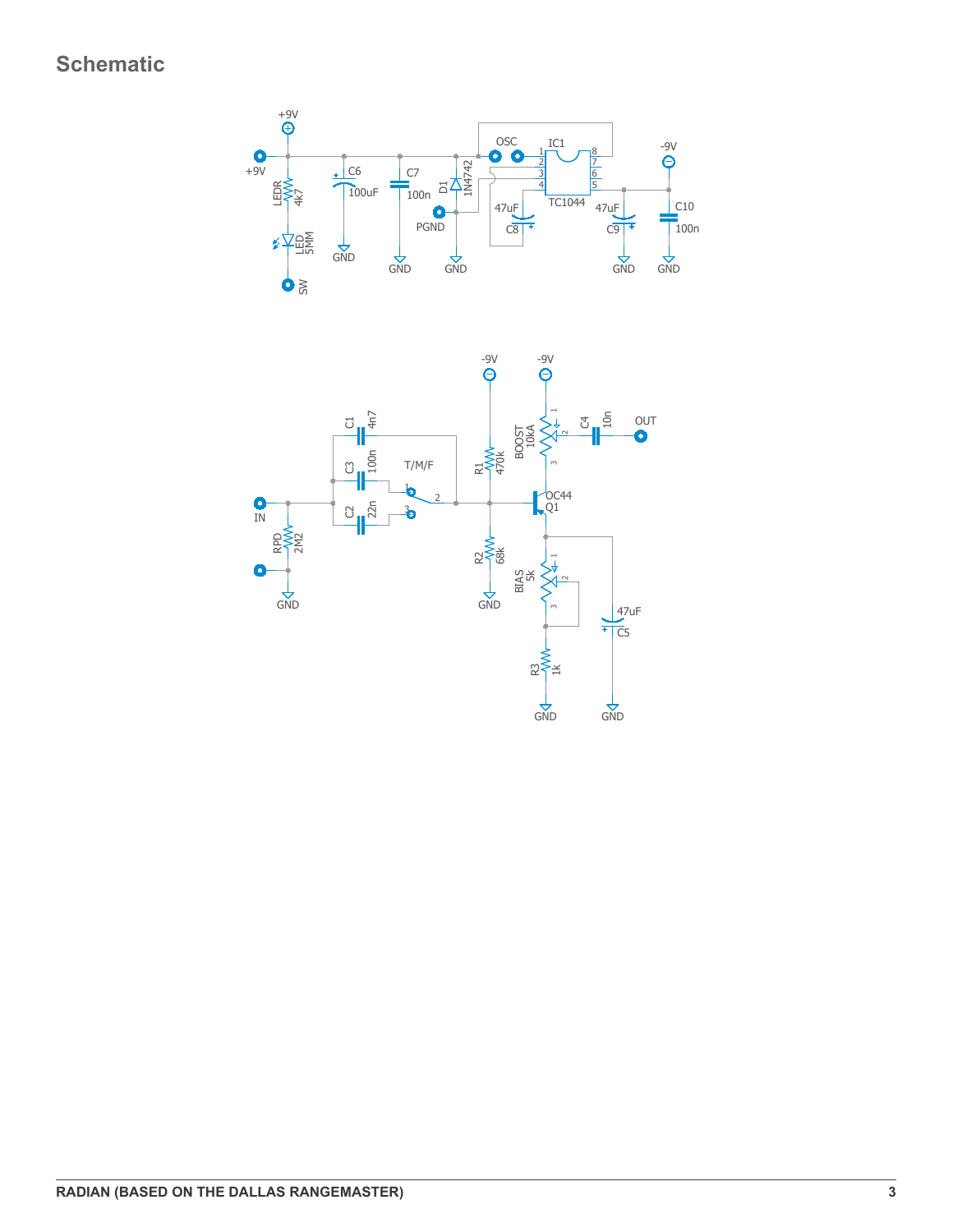## **General Build Instructions**

These are general guidelines and explanations for all Aion Electronics DIY projects, so be aware that not everything described below may apply to this particular project.

#### **Build Order**

When putting together the PCB, it's recommended that you do not yet solder any of the enclosure-mounted control components (pots and switches) to the board. Instead, follow this build order:

- 1. Attach the **audio jacks**, **DC jack** and **footswitch** to the enclosure.
- 2. Firmly attach the **pots** and **switches** to the enclosure, taking care that they are aligned and straight.
- 3. Push the LED<sup>1</sup> into the hole in the enclosure with the leads sticking straight up, ensuring that the flat side is oriented according to the silkscreen on the PCB.
- 4. Fit the **PCB** onto all the control components, including the leads of the LED. If it doesn't fit, or if you need to bend things more than you think you should, double-check the alignment of the pots and switches.
- 5. Once you feel good about everything, **solder them from the top**<sup>2</sup> as the last step before wiring. This way there is no stress on the solder joints from slight misalignments that do not fit the drilled holes. You can still take it out easily if the build needs to be debugged, but now the PCB is "custom-fit" to that particular enclosure.
- 6. Wire everything according to the wiring diagram on the last page.

**1 For the LED**: You can use a bezel if you'd like, but generally it's easier just to drill the proper size of hole and push the LED through so it fits snugly. If you solder it directly to the PCB, it'll stay put even if the hole is slightly too big. Make absolutely sure the LED is oriented correctly (the flat side matches the silk screen) before soldering, as it'll be a pain to fix later! After it's soldered, clip off the excess length of the leads.

**2 Note on soldering the toggle switch(es):** It will require a good amount of solder to fill the pads. Try to be as quick as possible to avoid melting the lugs, and be prepared to feed a lot of solder as soon as the solder starts to melt. I recommend waiting 20-30 seconds between soldering each lug to give it time to cool down.

#### **"RPD" and "LEDR" resistors**

The resistors marked "RPD" and "LEDR" are generally not original to the circuit and can be adjusted to preference. "RPD" is the pulldown resistor to help tame true-bypass popping, while "LEDR" controls the brightness of the LED. I generally use 2.2M for the pulldown resistor and 4.7k for the LED resistor.

#### **Sockets**

Since double-sided boards can be very frustrating to desolder, especially components with more than 2 leads, it is recommended to use sockets for all transistors and ICs. It may save you a lot of headaches later on.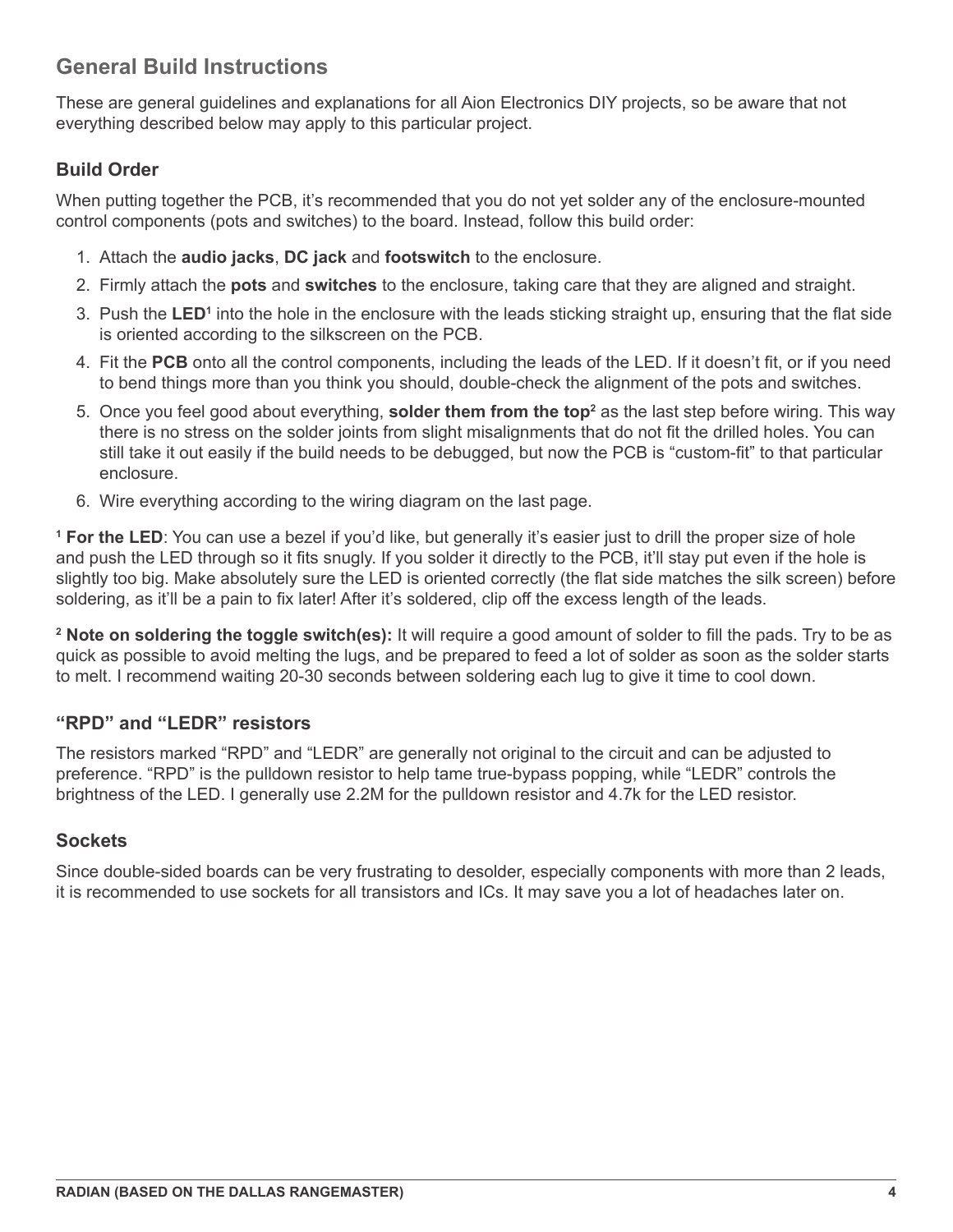## **Drilling & Placement**

Print this page and cut out the drilling template below. Tape it to the enclosure to secure it while drilling. Note that the holes are shown slightly smaller than they need to be, so drill out the holes as shown and then step up until they are the correct size for the components.



### **Parts Used**

- [Switchcraft 111](https://aionelectronics.com/link/switchcraft-111/)X enclosed jacks
- [Kobiconn-style DC jack](https://aionelectronics.com/link/dc-jack/) with internal nut